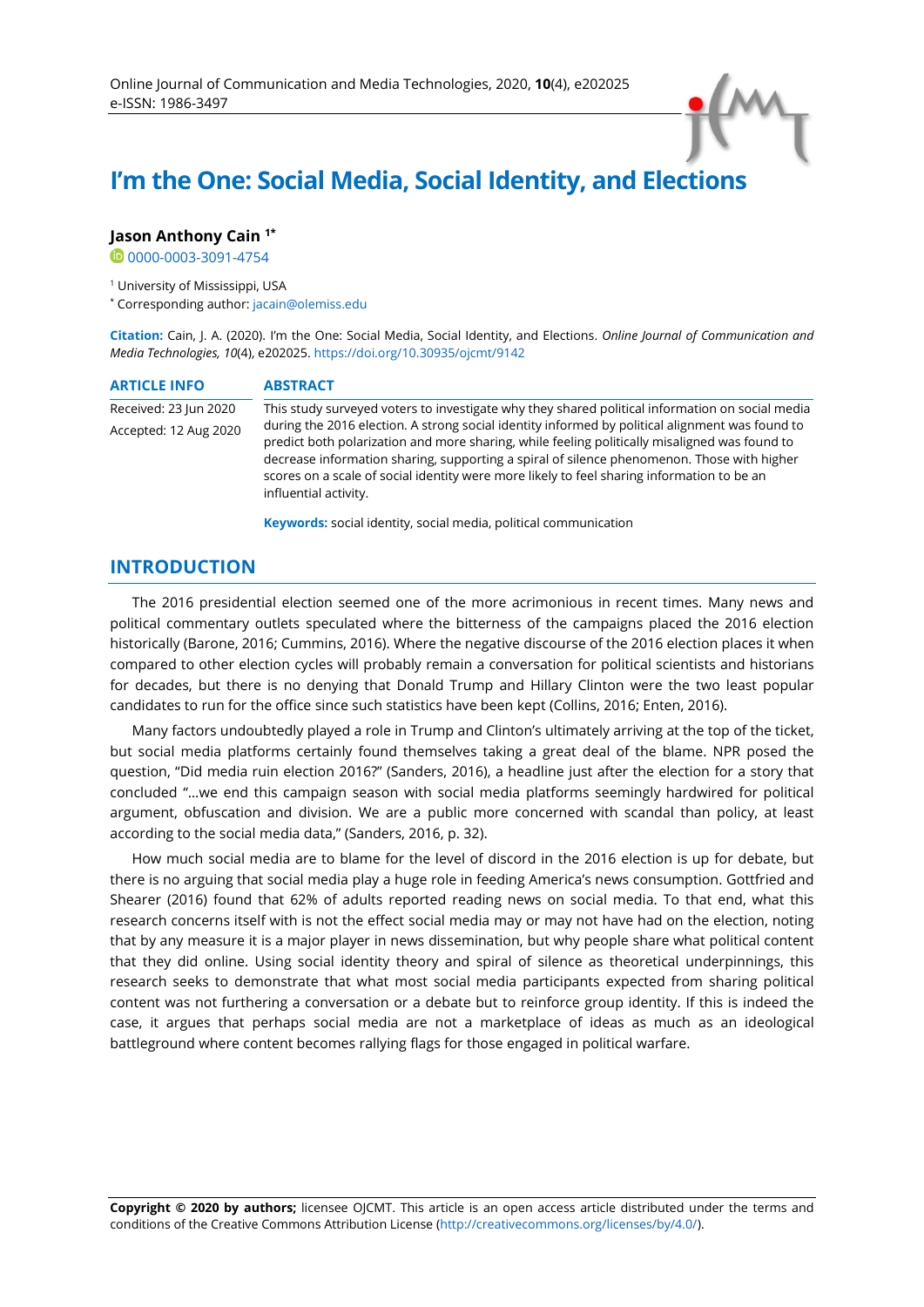# **LITERATURE REVIEW**

## **Social Identity Theory**

Social identity theory (SIT) predicts that an individual's group affiliations contribute to their overall identity, a group being defined as, "…a collection of individuals who perceive themselves to be members of the same social category, share some emotional involvement in this common definition of themselves, and achieve some degree of social consensus about the evaluation of their group and of their membership of it" (Tajfel, Turner, Austin, & Worchel, 1979, p. 40). Tajfel et al. describe several expectations derived from this prediction. One with a great deal of bearing on the current study states, "Positive social identity is based to a large extent on favorable comparisons that can be made between the in-group and out-groups: the in-group must be perceived as positively differentiate or distinct from the relevant out-groups" (Tajfel et al., 1979, p.40).

By definition, political parties exist to harness the political power of like-minded individuals into a cohesive platform in order to compete with other groups which espouse differing ideas on the various issues facing the electorate (Riker, 1982). While the political landscape in the United States is comprised of more than two political parties, at this point in time, the Republican and Democratic parties continue to dominate this landscape, particularly in elections where representatives to the national government are being chosen.

In his seminal work on group dynamics, Sherif (1988) found that once groups have formed, competition for goals in which one group must necessarily be the winner and the other the loser proved a suitable catalyst for intergroup hostility. These hostile interactions ranged from stereotyping to threats of physical violence from one group to the next. Like the children in the Robber Cave Experiment (Sherif, 1988), The Democratic and Republican parties are in electoral competition where the success of one group necessarily means the defeat of another. After all, only one candidate can ultimately win a position.

As Sherif's (1988) research might predict, this particular election was peppered with not only stereotyping from both sides, but even outright violence (Holland, 2016; Rhodes, 2016). Looking at 2016 through the lens of SIT, one can't help but question what role in-group behavior and maintaining a positive identity within that group must have played. Furthermore, Sherif (1988) provides support to the notion that in a presidential election, wherein the goal is the most powerful office in the United States (and arguably the world), hostility is to be expected.

The hopes for communication on the internet are still relatively well encapsulated in Chaffe and Metzger's 2001 piece "The End of Mass Communication," which asserts that the diversity of voices allowed on the internet might allow for new groups to grow and serve as vehicle to find more likeminded individuals, additionally speculating what this means for the future of mass communication theory as the audience and media channels become myriad and stratified. In a general sense, some later research has found the internet's upsetting mass communication to be somewhat muted, noting that "Our review shows that although theories may change to accommodate the changes of the new media environment, researchers are still dealing with the 'old' issues of power and resistance, and structure and ownership" (Weimann, Weiss-Blatt, Mengistu, & Tregerman, 2014, p. 822). While the discussion should be continued, there remains evidence that perhaps, to quote The Who, it's a bit of "Meet the new boss, same as the old boss" (Townshend, "Won't Get Fooled Again, 1971).

More specific to this study, there is evidence that social media are far more a catalyst for creating a rather homogenous media diet at the expense of dialectic. In Hazel and Samuel-Azran's 2016 study of secondscreeners – television viewers who simultaneously engage online with the subject they are watching – that social media seem predominately used by posters of political content to reinforce likeminded views.

Another study focusing on the role hostile media theory plays in shaping audience opinions of the mainstream media and their subsequent media selection by more partisan citizens found that social media use seemed to mitigate the hostile media effect, possibly due to users tending to use such media to reinforce positive group identity (Lin, Haridakis, & Handson, 2016). While these researchers linked this to earlier work by Lazarsfeld, Berelson, and Gaudet (1944), the connection to Tiajfel's (1982) SIT research in that intragroup interactions tend to reinforce positive characterizations of the group are clear. Other social media research examining online commenting noted the social penalty paid by posters who stepped beyond the established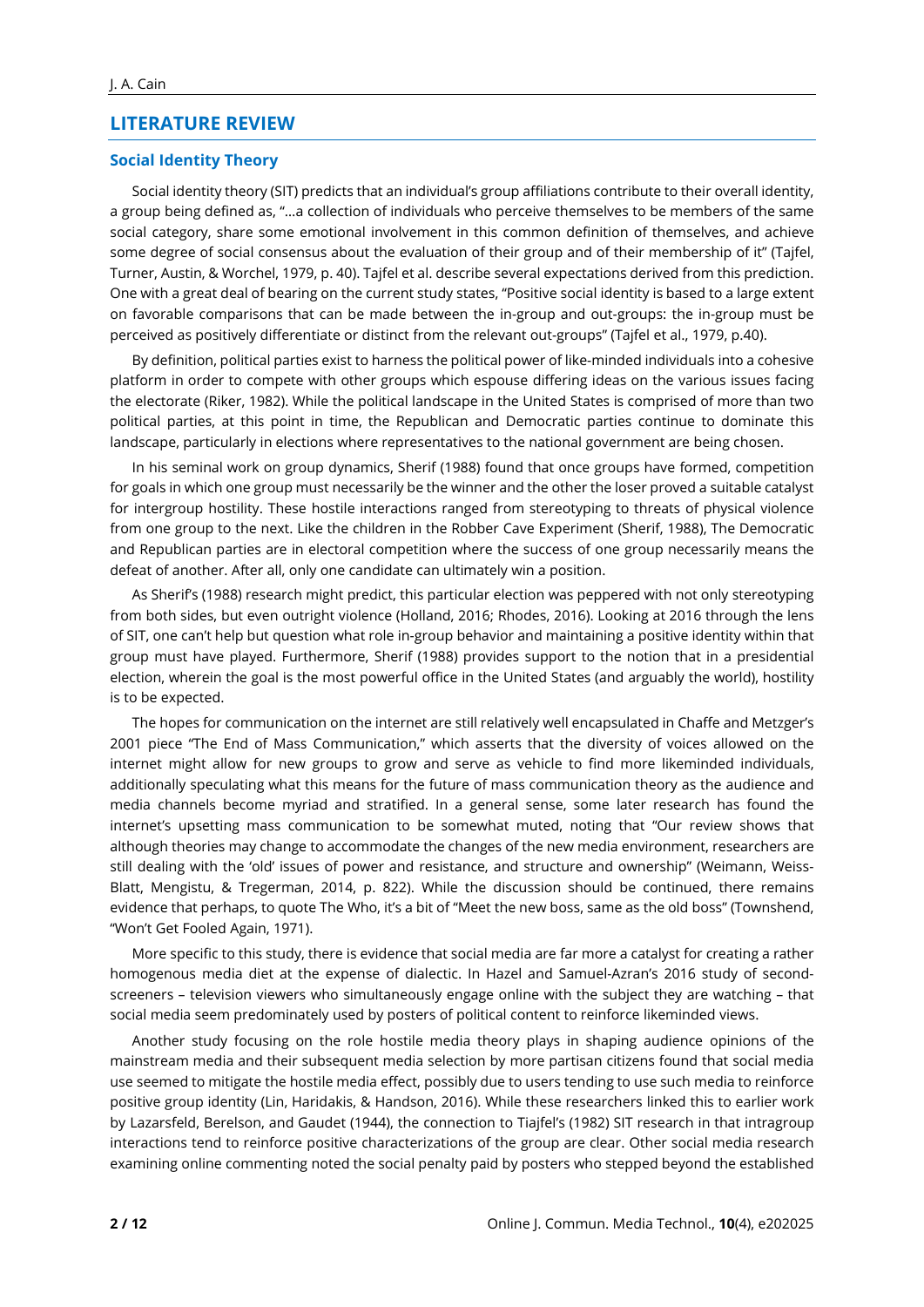social norms of a group face a barrage of acrimony for their troubles (Rost, Stahel, & Frey, 2016), supporting the notion of social identity at work online and group reinforcement trumping debate.

SIT has been applied to political research in the past. Research by Greene (1999) found "that American citizens do have social identifications with political parties and that identifications substantively affect their political perceptions and partisan behavior" (p. 402). Lupu (2015) suggested in work examining partisanship that social-identity would be a natural driver of partisanship as groups sought to highlight intergroup differences. Most salient to the current study, Ponder and Haridakis (2015) found in-group and out-groups dynamics play a role in media selection. Interestingly, while news commentary programming on television acted as an opinion leader for political groups who aligned with their hosts, seeming to correlate to discussions within groups, as well as between them, "political blogs and microblogs were a negative predictor of discussion with political out-group members" (Ponder & Haridakis, 2015, p. 297). This supports the notion that at least in some areas online, users share political information to reinforce group identity, not to create dialectic between differing views.

In light of past studies connecting SIT to both social media and politics, the following hypothesis and research questions are proposed.

- **H1** Scores that are more polar on a scale of liberal/conservative attitudes will correlate to higher scores on a scale of social identity.
- **H2** Higher scores on the Organization Identification Scale (OIS) will predict increased sharing of political content.
- **RQ1** Will scores on the Conservatism-Liberalism Scale (CLS) match self-reported political affiliation for (a) all respondents and (b) respondents who posted political content on social media during the 2016 election?
- **RQ2** Were there any predictors of someone sharing political information on social media, and if so, are social identity, political attitude, or political polarization among those predictors?
- **RQ3** Is there a correlation between scores on a scale of social identity and a scale of political identity?
- **RQ4** Do scores on scales of social identity and/or political identity correlate to hours spent on social media; belief that sharing political information influenced others; plans to share more political information in the future, or a belief that information shared by others had an effect on how a respondent voted?

#### **Spiral of Silence**

Spiral of Silence (SOS) dictates that "[the mass media] provide the environmental pressure to which people respond with alacrity, or with acquiesce, or with silence" (Noelle-Neumann, 1974, p. 51). According to the theory, a person who feels that he or she holds a minority opinion is much less likely to express that opinion than if he or she feels that his or her personal views align with mainstream thought. In this fashion, the theory predicts that contradicting opinion will largely be self-censored, creating a feedback loop that only deepens the perception of the dominance of mainstream opinion.

SOS research focused its attention on traditional media originally, predicting that the more one consumed of traditional media the more these media would shape their perception of public opinion and subsequent expression of personal opinions perceived to not align with public opinion in face-to-face discussion (Noelle-Neumann, 1981). Obviously, internet communication presents a very different dynamic, both in how it has diversified media channels through which a person might gather information and how that person might express opinion. Studies done prior to the explosion of social media indeed found spiral of silence's predictive power somewhat muted if not completely absent in online communication (Ho & McLeod, 2008; McDevitt, Kiousis, & Wahl Jorgensen, 2003; Wanta & Dimitrova, 2000). It should be noted though that these studies all involved the use of internet chat rooms, bulletin board systems, or simply using the internet to remotely conduct a focus group. None involved an examination of social media and the effect perceptions of opinion among a user's connection might shape their interactions on those platforms.

Metzger (2009) acknowledged that spiral of silence's future seemed poor in many online contexts due to user's ability to find and interact with content that was better suited to their views, and yet she made specific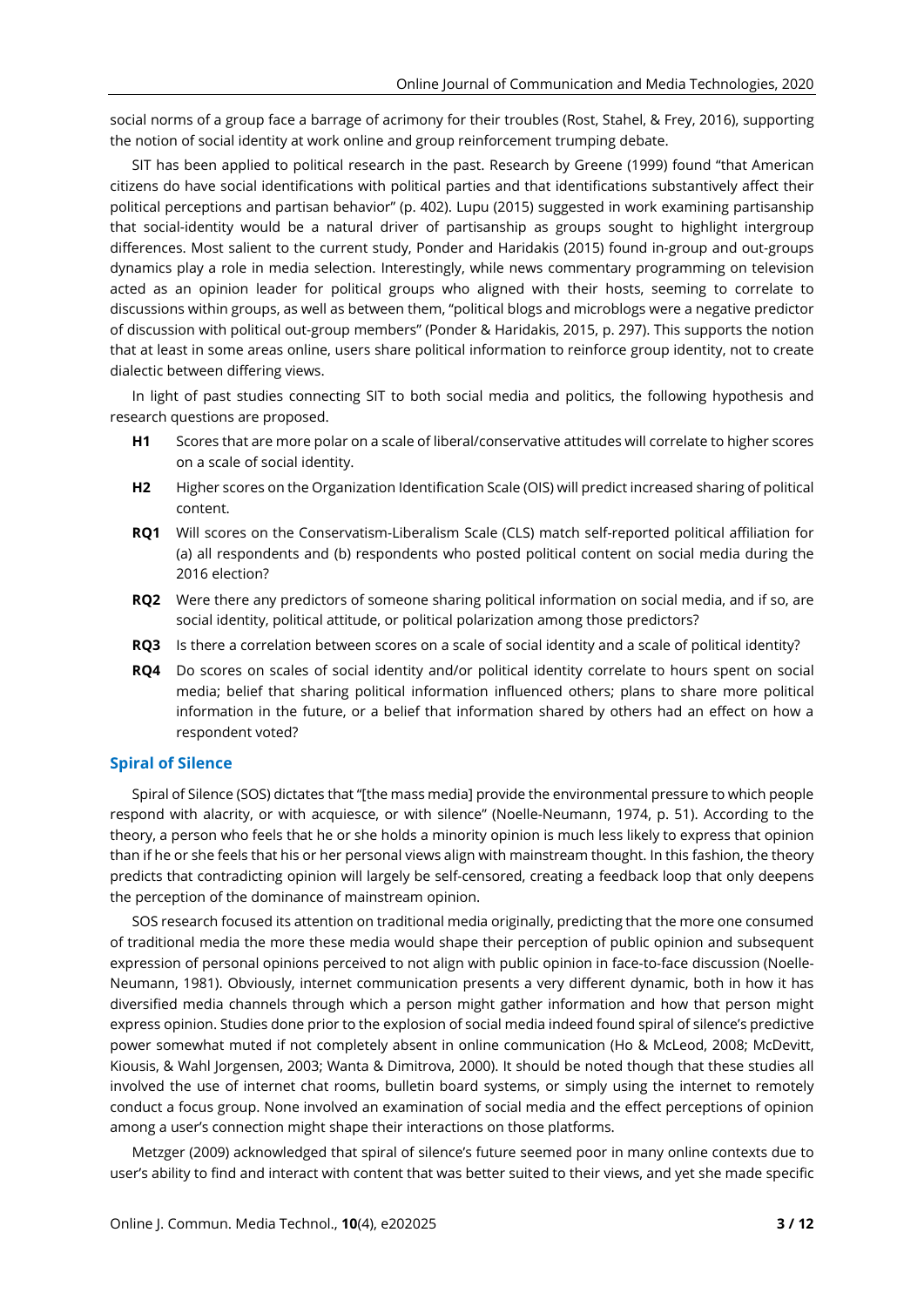mention of Facebook and LinkedIn as areas ripe for research informed by spiral of silence theory. There has been some support for the theory in later research online. Gearhart and Zhang (2014) found users of social network sites, a type of social media, were reluctant to express opinions on those sites that they felt dissented from popular opinion on the issue of gay bullying. Yun and Park (2011) found that those who felt their opinion was in the minority tended to express themselves less frequently online. These studies create some reason to continue investigating the theory in regard to social media.

In the context of the present study, SOS presents a useful counterpoint to trying to better understand why people post political information in that it gives a theoretical basis as to why a social media user may not post. In order to test the prediction that those who perceive themselves to be in the minority will also tend to speak less, the current study offers one final hypothesis:

**H3** Respondents who feel their beliefs to be deviant to that of their connection on social media will be less likely to post political content in the future.

## **METHOD**

To test these hypotheses and research questions, a survey instrument was administered to gather information about social media users who shared political content during the 2016 presidential election. A survey instrument was chosen for this research due to its utility in collecting large amounts of data generalizable data on respondents in a timely fashion (Barker, 1989). Additionally, much of the past research that informed this study used a survey method. The scales used from prior research or constructed using rationale guided by past research were thus best suited for use in this survey method study (Mehrabian, 1996, Mael & Ashforth, 1992).

## **Sample & Data Collection**

Participants in this study were recruited through use of Amazon's Mechanical Turk service (MTurk). MTurk provides a way to crowd-source participants across the internet in order to engage with a broader audience that is broader than student samples often used for research at a university (Mason & Suri, 2012). Further studies have documented the utility of this platform for empirical research both compared to other methods of survey distribution (Casler, Bickel, & Hackett, 2013) and compared to other methods for survey sampling (Clifford, Jewell, & Waggoner, 2015; Huff & Tingley, 2015).

Respondents who participated in the survey were invited through an MTurk Human Intelligence Task (HIT) request posted on the MTurk site to take an online survey designed in Qualtrics, an online software package that allows for the design and administration of surveys over the Internet. Respondents were compensated \$0.75 for their time for a completed survey. Screening questions asking whether a respondent was eligible to vote in the United States and if he or she used social media were asked to ensure that respondents could vote if they wished and did use social media. Additionally, measures to prevent multiple surveys from the same respondent were used both within MTurk and the Qualtrics software, such as not allowing users who had already accepted the HIT from taking it again and IP tracking. Techniques such as reversing scale direction for items in matrix questions or embedding directions to select a specific answer within a large body of text were employed to help reduce selection bias and screen for inattentiveness (Oppenheimer, Meyvis, & Davidenko, 2009).

This study design also took into account recent ethical concerns over using mTurk workers in addition to the methodological consideration inherent in sampling any population. Most of these concerns involve the exploitation of "Turkers," mTurk respondents (Williamson, 2016; Harris, 2014). Workers were paid roughly minimum wage as the survey took five to ten minutes to complete for a payment of \$0.75. Additionally, in this particular study, all workers who emailed reporting that something transpired that prevented them from receiving or being able to enter their specific verification code were still paid despite failing to do so. Finally, steps were taken in the survey directions to inform respondents before starting the questionnaire that they must be at least 18 years old, eligible to vote in the United States, social media users, and that careful and attentive reading of all questions would be required. It was stated that failing to meet these criteria would result in an incomplete survey and that they would not be compensated as such.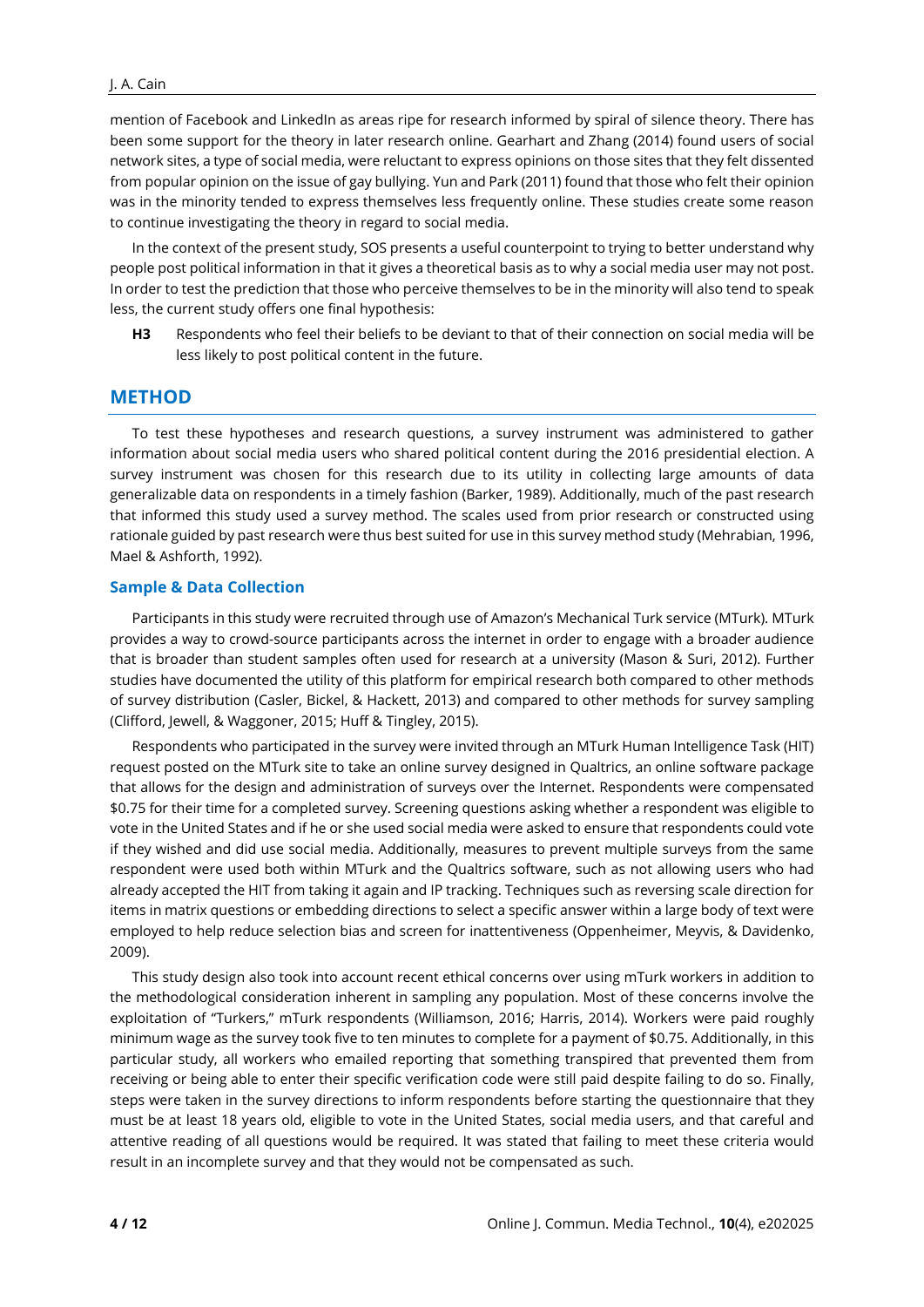| Education            | %    | n   | Income               | %    | n   | Ethnicity            | %    | n   |
|----------------------|------|-----|----------------------|------|-----|----------------------|------|-----|
| Some High School     | 1.0  | 3   | $0 - $20k$           | 27.7 | 86  | White/Non-Hispanic   | 77.1 | 239 |
| High School or GED   | 10.6 | 32  | Over \$20k - \$40k   | 31.3 | 97  | Hispanic or Latino   | 6.8  | 21  |
| Some College Credit  | 20.2 | 63  | Over \$40k - \$60k   | 14.8 | 46  | Black or African Am. | 5.8  | 18  |
| Trade/Technical/Voc. | 3.2  | 10  | Over \$60k - \$80k   | 12.3 | 38  | Asian                | 8.4  | 26  |
| Associates Degree    | 10.9 | 34  | Over \$80k - \$100k  | 8.1  | 25  | Other                | 1.9  | 6   |
| Bachelor's Degree    | 42.9 | 134 | Over \$100k - \$120k | 4.2  | 13  |                      |      |     |
| Master's Degree      | 8.0  | 24  | Over \$120k - \$140k | 1.0  | 3   |                      |      |     |
| Professional Degree  | 1.9  | 6   | Over \$140k          | .6   | 2   |                      |      |     |
| Doctorate Degree     | 1.3  | 4   |                      |      |     |                      |      |     |
| Total                | 100  | 310 |                      | 100  | 310 |                      | 100  | 310 |

**Table 1.** Respondents by Education, Income, and Ethnicity

The survey was first pretested, changes made where needed, and the final questionnaire then created. Filter questions were used to ensure only respondents eligible to vote in the United States who used social media participated. Respondents who either did not consent to the survey, did not use social media, or were not eligible to vote in the United States were not allowed to complete the survey.

The survey remained open from February 10 – 27, 2017, after which results were compiled. After closing the survey, the data were cleaned in Microsoft Excel, a software spreadsheet platform, and then uploaded into SPSS, statistical analysis software, for analysis. Only responses to demographic, psychographic, level of use, and Likert-Scale questions were used in analysis. Once all of the steps were taken to ensure the accuracy of the data entered into SPSS, as well as the confidentiality of the respondents, data analysis began.

The total *n* was 328, though 16 responses were excluded for failure to complete the survey. Responses were further filtered to only include respondents that reported sharing political posts on social media between August 1, 2016 (after both parties' national conventions were over) and the election on November 8, 2016. The final *n* was 310 completed surveys. Males comprised 56.7% (*n =* 176) of respondents and females 42.3% (*n* = 131) with 1% (*n* = 3) preferring not to say or answering other. When asked about their political affiliation, 50% (*n* = 155) answered that they were Democratic. Of the remaining, 21.5% (*n* = 67) responded that they were Republican and 28.5% (*n* = 88) Other/Independent. The average age of respondents was 37.27 (*SD* = 12.22). **Table 1** contains a breakdown of respondents by level of education, income, and ethnicity.

#### **Scales**

In order to determine political perspective, the current research employs Mehrabian's (1996) Conservatism-Liberalism Scale (CLS). This scale consists of seven statements with nine scale points in regard to political attitudes. The current research reduced the scale points from nine to five to as it was felt five points would adequately indicate a respondent's attitude. Statements are both positive and negative in order to check for reliability between answers. Mehrabian and other researchers directly spent the better part of a decade refining this scale and took into account nearly some 40 years' worth of research into measuring political attitudes. (Mehrabian, 1996). **Table 2** contains these statements. To calculate a respondent's overall score, the scores for individual items were added together to create a composite score. Mean scores marked with an asterisk indicate the reversed mean as these questions indicate a shift toward liberal leanings politically as the scale number increased, unlike the other four questions where a lower score indicated political leanings more in line with being a liberal.

Mael and Ashforth's (1992) Organization Identification Scale (OIS) was used to measure the level to which a respondent's political party corresponded to an aspect of his or her social identity. This scale represents a distillation of past scales measuring similar attitude into one, six-item scale for determining the role group identity plays in conceptualizing one's social identify. While it was first employed to measure attitudes one holds toward their school, the scale was intended to be modified for measuring a respondent's identification with any group as a way to measure social identity. Accordingly, the scale in this study has been modified to elicit attitudes toward how strongly group identity reverberates when a respondent considers the political party he or she sees as most representative of them. The statements used are in **Table 3**. To calculate a respondent's overall score, the scores for individual items were added together to create a composite score. This scale was also reversed for all variables marked with an asterisk in order that an increased organization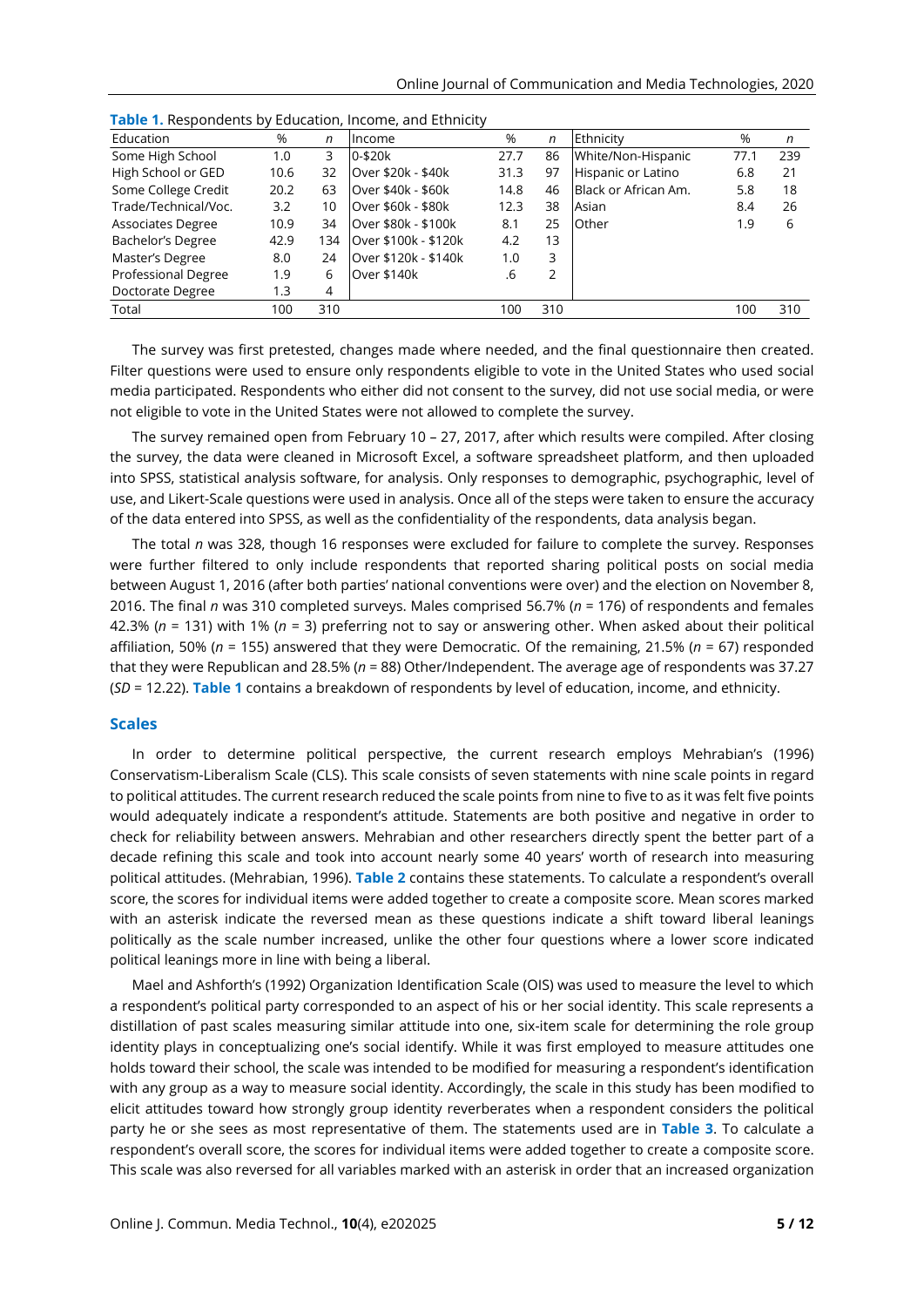## J. A. Cain

#### **Table 2.** Organization Identification Scale Items

|    | ີ                                                                                                                                     |         |      |
|----|---------------------------------------------------------------------------------------------------------------------------------------|---------|------|
|    | Statement                                                                                                                             | Mean    | SD   |
|    | am politically more liberal than conservative.                                                                                        | 2.46    | 1.58 |
| 2. | In any election, given the choice between a Republican and a Democratic candidate, I will<br>select the Republican over the Democrat. | $2.38*$ | 1.48 |
| 3. | Communism has been proven to be a failed political ideology.                                                                          | $3.81*$ | 1.24 |
| 4. | I cannot see myself ever voting to elect conservative candidates.                                                                     | 2.98    | 1.55 |
| 5. | The major national media are too left-wing for my taste.                                                                              | $2.76*$ | 1.47 |
| 6. | Socialism has many advantages over capitalism.                                                                                        | 2.95    | 1.31 |
|    | On balance, I lean politically more to the left than to the right.                                                                    | 2.53    | 1.51 |

#### **Table 3.** Organizational Identification

|    | Statement                                                                              | Mean    | SD   |
|----|----------------------------------------------------------------------------------------|---------|------|
|    | When someone criticizes this political party, it feels like a personal insult.         | $2.61*$ | 1.23 |
|    | am not interested in what others think about this political party.                     | 3.19    | 1.20 |
| 3. | When I talk about this political party, I usually say "we" rather than "they."         | $2.65*$ | 1.24 |
| 4. | The successes of this political party are my successes.                                | $2.88*$ | 1.29 |
| 5. | When someone praises this political party, it feels like a personal compliment         | $2.50*$ | 1.19 |
| 6. | If a story in the media criticized this political party, I would not feel embarrassed. | $2.48*$ | 1.25 |

identification aligned with a higher score. Item 2 was reversed in Mael and Ashforth's original scale and was not revered here for that reason.

#### **Variables**

The CLS and OIS will be used as independent variables (IV) in determining if they were predictors of sharing information on social media during the 2016 presidential election. Other IVs will include the demographic and psychographic variables described above in the sample, self-reported party identity, and estimated political leanings of those in a respondent's social network.

Dependent variables (DV) in this study include how often a respondent shared posts about the 2016 presidential election, whether a respondent believed people who agreed or disagreed with the content of one of his or her posts would be more likely to benefit from that post, the CLS in the case of H5, and self-reported party identity in the case of R1. A DV measuring Political Polarization was calculating by taking the CLS scale and recoding such that the middle of the scale became 1 on the polarization scale and actual distance from that scale, whether positive or negative on the scale itself, moved up. For example, on the original scale, 1 represented having the most liberal attitude possible, while a 5 represented the most conservative attitude possible. In the scale of political polarization, both of these scale points would become a 3, as the interest is not whether a respondent leaned positive or negative but how far from the center a respondent measured. Additionally, a question was asked as to whether or not a respondent shared information at all. This question served as a filter when it was appropriate to only use "yes" and "maybe" responses for some variables in hypothesis testing.

# **RESULTS**

#### **Research Questions**

**RQ1** asked whether self-reported political affiliation would show an association with CLS scores for (a) the entire survey sample and (b) only respondents that reported definitely sharing political content during the elections. For both parts, a one-way between subjects ANOVA was conducted to compare the effect of grouping by self-reported party affiliation on the mean scores of the CLS.

For **RQ1a**, a significant difference between mean scores (**Figure 1**) on the CLS when grouped by political affiliation was demonstrated by the one-way ANOVA [*F*(2, 307) = 232.01, *p* < .01]. Post hoc comparisons using the Tukey HSD test indicated that the mean score for Democratic (*M* = 14.80, *SD* = 4.26) was significantly lower (*p* < .05) than both the Independent/Other (*M* = 19.93, *SD* = 7.10) and Republican groups (*M* = 31.31, *SD* = 4.37). Also, of note is that the mean score for Independent/Other was also significantly lower (*p* = .05) than the Republican group.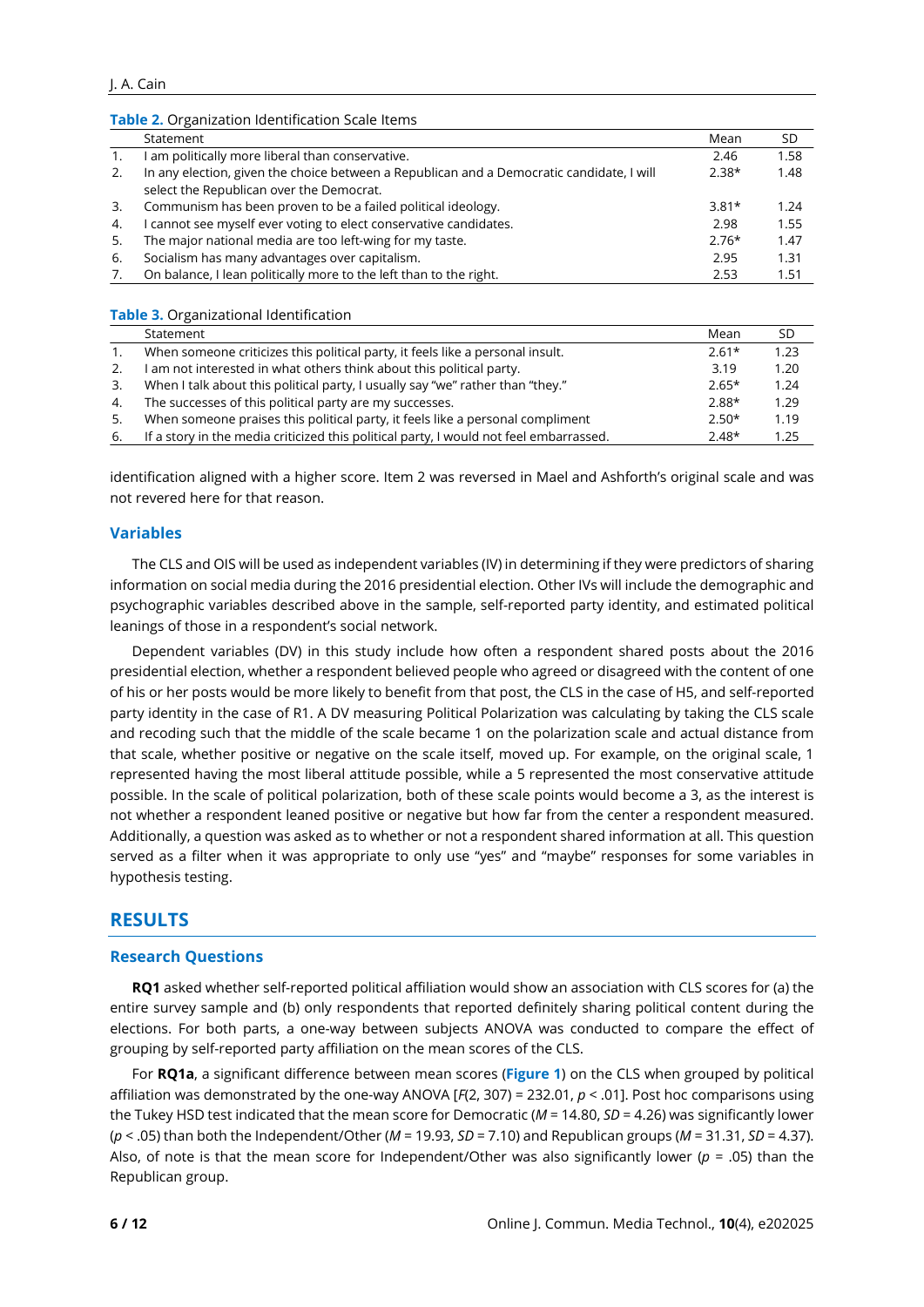

**Figure 1.** ANOVA of Self-Reported Party Affiliation and CLS Score for All Respondents



**Figure 2.** ANOVA of Self-Reported Party Affiliation and CLS Score for Posters

For **RQ1b**, a significant difference between mean scores (**Figure 2**) on the CLS when grouped by political affiliation was demonstrated by the one-way ANOVA [*F*(2, 181) = 157.26, *p* < .01]. Post hoc comparisons using the Tukey HSD test indicated that the mean score for Democratic (*M* = 14.45, *SD* = 4.29) was significantly lower (*p* < .05) than both the Independent/Other (*M* = 19.58, *SD* = 7.84) and Republican groups (*M* = 32.17, *SD* = 3.71). Again, the mean score for Independent/Other was also significantly lower (*p* = .05) than the Republican group.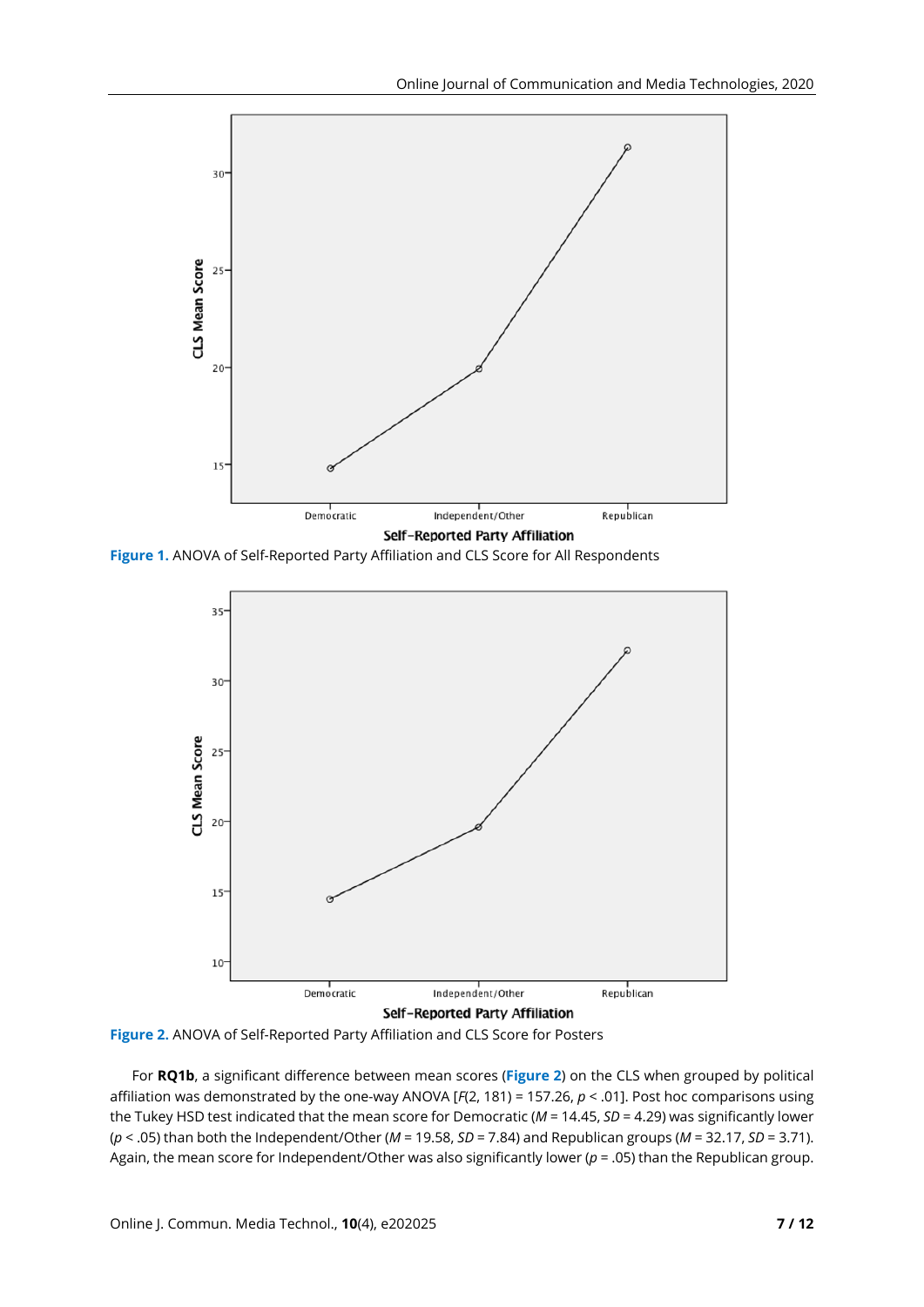For the next three research questions, a filter question was used to screen out respondents who did not share political content on social media during the election (*n* = 184) in order to focus specifically on the data for respondents who actively shared content during the 2016 presidential campaign.

**RQ2** asked if there were there any predictors of someone sharing political information on social media, and if so if social identity, political attitude, or political polarization among those predictors. A hierarchical linear regression was conducted in order to examine predictors of sharing political information during the 2016 election. Block one contained variables for gender, ethnicity, education, party affiliation, and age. None of these variables were significant predictors of sharing political information during the election. The second block added the CLS, OIS, and Political Polarization scores to the model. OIS scores (*β* = .16, *p* < .01) and Political Polarization (*β* = .19 *p* < .01) both showed significant associations with sharing political content. These results support that only political polarization and social identity predict the sharing of political content on social media, also answering the question as to what predicts sharing and demonstrating that polarization but not affiliation predicts sharing as well.

**RQ3** asked if there a correlation between scores on a scale of social identity and a scale of political identity. Pearson product-moment correlation coefficient was computed between the OIS and CLS scales showing no correlation between the two and thus no particular correlation between being more liberal or more conservative and having a stronger sense of social identity.

**RQ4** sought to investigate what social media behaviors correlated to higher scores on the OIS scores used to measure political social identity. Significant positive correlations were found between OIS scores and believing political content shared influenced others [*r* = .30, *n* = 184, *p* < .01], being influenced by others in a respondent's social network [*r* = .28, *n* = 184, *p* < .01], and sharing more political content in the future [*r* = .20, *n* = 184, *p* < .01]. No correlation was found for hours spent on social media.

#### **Hypotheses**

**H1** asserted that higher scores on the Political Polarization variable would correlate to higher scores on the OIS used to determine a respondent's level of social identity derived from his or her political affiliation. A Pearson product-moment correlation coefficient was computed between the two variables demonstrating a positive correlation between Political Polarization and scores on the OIS [*r* = 0.19, *n* = 310, *p* < .01]. These results support a significant correlation between political polarization and social identity in the context of party identity.

To test **H2**, which asserted that higher scores on the OIS would result in an increased sharing of political content, a one-way between subjects ANOVA was conducted to compare the effect of grouping by posting frequency and the mean scores of the OIS (**Figure 3**). A significant difference between mean scores on the



**Frequency of Sharing Political Content** 

**Figure 3.** ANOVA of OIS Score and Sharing Frequency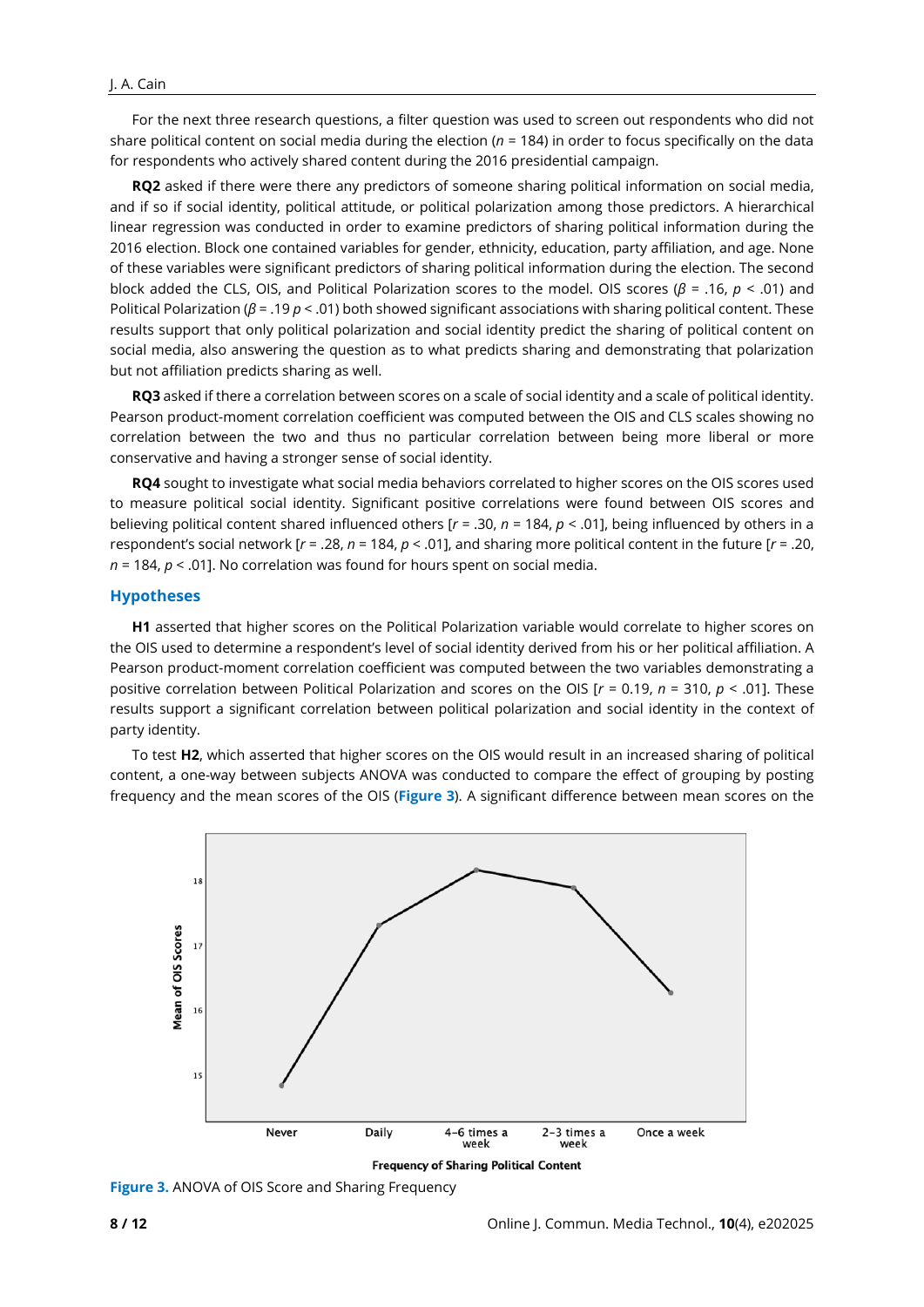OIS when grouped by posting frequency was demonstrated by the one-way ANOVA [*F*(4, 299) = 4.55, *p* < .01]. Post hoc comparisons using the Tukey HSD test indicated that the mean score for Never (*M* = 14.84, *SD* = 4.72) was significantly lower (*p* < .05) than both the 4-6 Times a Week Group (*M* = 18.16, *SD* = 5.30) and the 2-3 Times a Week Group (*M* = 17.89, *SD* = 4.85). Daily (*M* = 17.31, *SD* = 5.80) and Once a Week (*M* = 16.26, *SD* = 5.07) also had higher mean scores, but not significantly so. Taken together, these results support **H2.**

**H3** proposed that respondents who felt their own political beliefs to be different from there connections on social media would be less likely to post political information in the future. A screening question first filtered out respondents who did not share political information during the election. For the remaining participants (*n* = 212), a Pearson product-moment correlation coefficient was computed for respondents who answered that they shared political content and planned to share political content in the future and if he or she believed his or her political beliefs aligned with their connection on social media and demonstrated a significant negative correlation between the two  $[r = -0.19, n = 212, p < 0.01]$ .

## **DISCUSSION**

**RQ1** functioned as a reliability check between how respondents self-reported political identity and their score on Mehrabian's (1996) Conservatism-Liberalism Scale. Political identity served as a primary variable for this study, so it seemed only logical to test if respondents would self-identify on the same ends of the political spectrum as they scored on the CLS. Also, as the study was primarily interested in respondents who shared political posts during the 2016 during the 2016 election, **RQ1** was split into two questions to determine first if the entire sample and next if only those who shared political information would share an association between their self-reported political identity and the CLS. It was found that for both the entire sample and among only those that shared political content that mean scores on the CLS grouped significantly as expected by political affiliation, with the lower scoring respondents reporting to be Democratic and higher scoring respondents reporting to be Republicans. Interestingly, the *Independent/Other* category fell in between in both cases as well, indicating that in this sample, those who considered themselves to be in this category were also the most moderate group. Overall, it supports the reliability of Mehrabrian's (1996) CLS within the present study and its utility for future studies.

Moving on, **RQ2** examined which variables would predict the sharing of political information online. After controlling for gender, ethnicity, education, party affiliation, and age, only *Political Polarization* and scores on the *OIS* were determined to significantly predict sharing. While this supports that the greater a respondent exhibited a sense of social identity based on party affiliation the more likely he or she was to share, perhaps of most interest is that being more liberal of conservative had no predictive power. However, being on the polar end in either direction did predict sharing, supporting that there is no break along party lines for this behavior. Based on the results, whether one is to the left or the right, sharing behavior increases as a respondent's polarization increased.

In an effort to determine if perhaps party and social identity correlated, **RQ3** asked if whether there was a correlation between the CLS and OIS, and none was found. This follows the trend found with **RQ2** where it seems the power of party identification to facilitate the creation of social identity doesn't break along party lines. To that end, **H1** proposed that political polarization would correlate to higher OIS scores, which it in fact did. Taking the results of **RQ2**, **RQ3**, and **H1** together, this suggests that rather than the liberal/conservative dichotomy through which politics tends to be framed, the real dichotomy is between extremism and moderation.

This supports previous research (Greene, 2016; Lupu, 2015) and is important, as it indicates that viewing online politics as the left vs. the right might be missing what the real conversation is – the extremes on either side rallying one another and dictating the tone of the conversation happening. Lupe (2015) mentions socialidentity as a driver of partisanship, and extremism in politics could be argued to be a kind of ultrapartisanship. Therefore, it makes sense that being an ultra-partisan – for either party – correlates to higher level of social-identity taken from those parties.

**RQ4** explored which social media behaviors significantly correlated to higher OIS scores. Respondents with higher OIS scores believed that their sharing activities influenced others and were influenced by others in their social network. While no significant correlation was found between increased use of social media,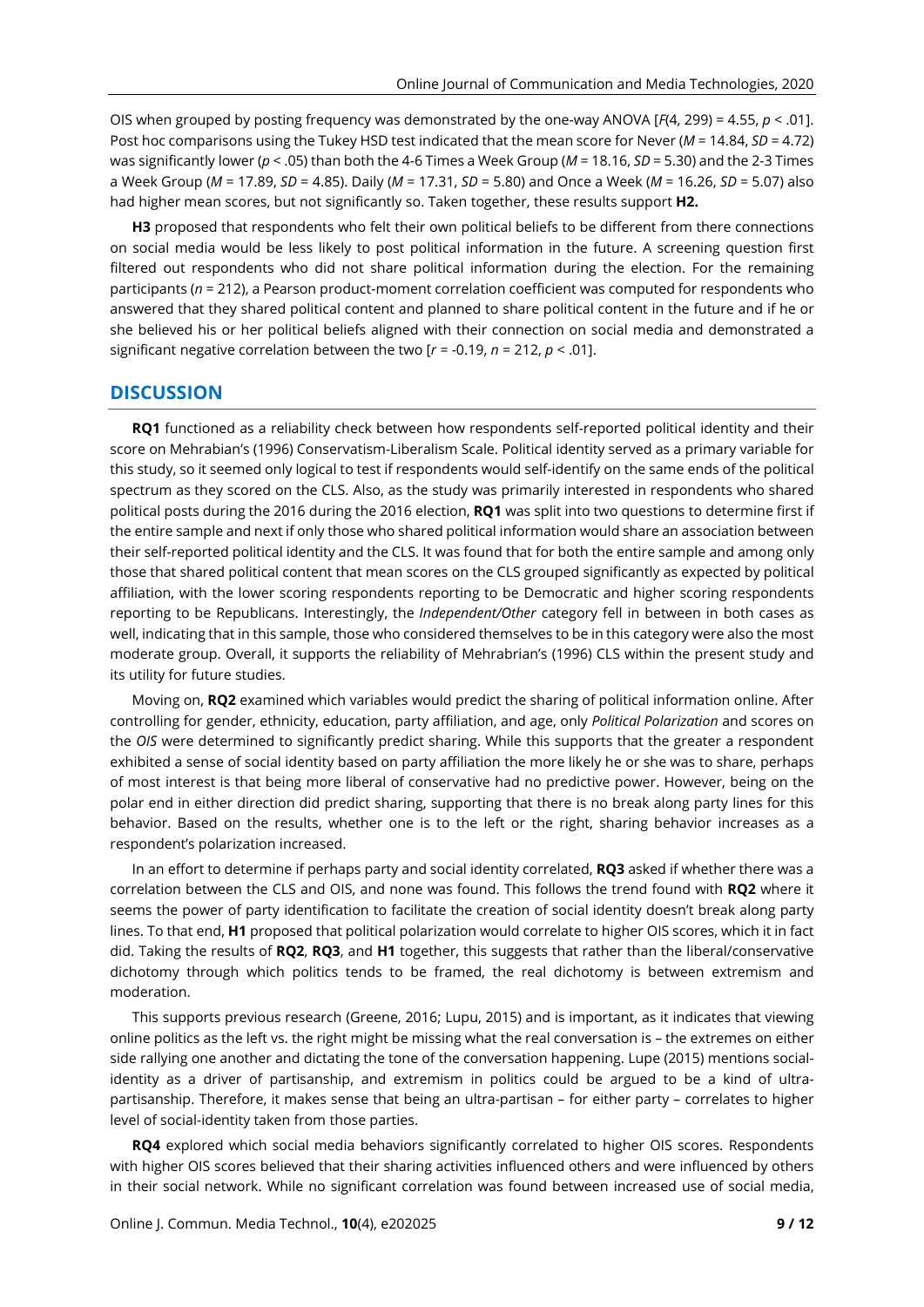those with higher scores did report be more likely to share more political content in the future. Overall, respondents who seemed to take a greater sense of identity from their party affiliation seemed to believe that political content's ability to influence was greater than those with lower scores.

When these results are considered with the others discussed thus far, a concerning possibility arises. Among these respondents, polarization and social identity correlate to one another. Likewise, as social identity also corresponds to sharing behavior and a belief in its efficacy, it's not a jump in logic to assume that the political content we see now and in the future on our social networks will be generated by the most polarized elements of those networks to whom we are connected. To that end, **H2** asserted that higher OIS scores would correlate to increased sharing behavior during the election, an assertion that was ultimately supported. This seems to indicate that those with the strongest sense of identity relating to party ties shared the most content during the election, just as other results indicate this trend should move forward in the future.

Finally, **H3** proposed that those who felt their personal politics were misaligned with the politics of their online social networks would be less likely to share political content in the future, which indeed is the case. These results argue that while social identity and polarization lead to more political activity on social networks, voices that might form a dissenting counterbalance are less likely to speak up and shows further support for past studies applying spiral of silence theory to online spaces (Gearhart & Zhang, 2014, Yun & Park 2011). Should these results indeed be an accurate reflection of the public at large, it seems the future of social media politics may increasingly be one where extreme voices dominate, left somewhat unchecked by dissenting voices within their own bubbles.

In looking back at the Ponder and Haridakis (2015) study where the researchers discovered blogging frequency to negatively correlate to cross-party political discussion, **RQ4** and **H3** might be evidence of the same behavior taking place on social media. More politically polarized respondents did seem to believe that political information they shared and consumed online to be influential, but overall in this study, people who felt to be the political deviant on their online social networks tended to post less information. It stands to reason, based on that finding, those posting were posting among perceived confederates and not attempting to create a dialectic online but possibly as a way of maintaining the identity of their political in-group.

#### **Limitations & Future Research**

While MTurk samples tend to be broader than student samples (Mason & Winter 2011) and have demonstrated utility (Casler, Bickel, & Hackett, 2013), there remains a convenience sample aspect to the method. Future research making use of randomly sampled panels to investigate this same area might provide more robust results either supporting or contradicting these findings. Additionally, regardless of sampling procedures, revisiting these questions of identity and politics and how they influence online behaviors should remain a regular endeavor by any researchers working in these areas. While it may be cliché at this point to say the online world evolves rapidly, it remains a fact and an important one. Where online communication and social media are going continue to be an open question, as are their implications on social structures such as government. As chaotic as Twitter, Facebook, and other platforms may seem, they are in truth young platforms still in many respects, and even should they fall out of favor with the public, online culture fueled by social connectivity will more than likely only grow more important, regardless of platform. To this end, continued study in this area, further refining questions posed by this study and others that have preceded it, may prove key in discerning where human society is going as connectivity between all of us deepens.

## **CONCLUSION**

Issues surrounding the use of social media post 2016 have, if anything intensified, with the ramifications platforms like Facebook and Twitter may have on the current election still of concern. If discourse is indeed a key function of a healthy democratic republic, the implications of identity and polarization on the flow of information on social media must be of concern. This is not to cry that the sky is falling; simply, this study and others continue to build a case for the balkanization of online communication. While platforms continue to emerge and die, internet denizens acting as content creators, gatekeepers, and consumers through their online networks will continue to exist in one form or another. Likewise, these networks will continue to exhibit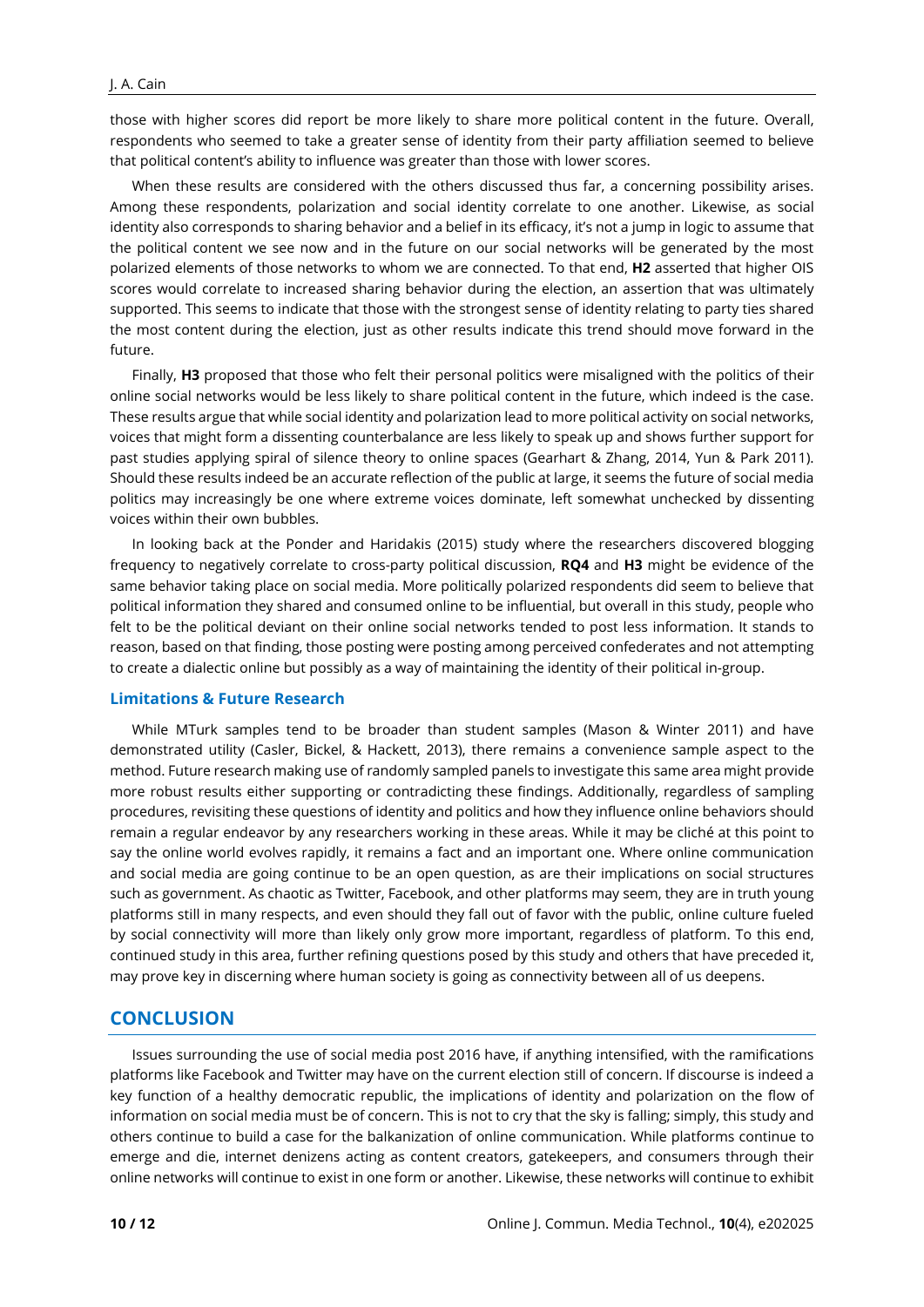influence on how society functions to some degree, and given the penetration and growth of social media, more than likely a large one. It is therefore necessary to deepen our understanding of our tendency to fragment into spaces where our opinions and worldview are never challenged if there is any hope of subverting that urge and enriching these spaces into the healthy public squares that they could possibly be. This research presents more support for the lack of diverse, robust online dialectic, but that doesn't mean it is impossible. As stated earlier, social media are still young, and we are only just now understanding the positive and negative influence they may be. With better understanding also comes the hope that the positive potential of social media may be realized in the future.

# **REFERENCES**

Baker, D. (1989). *Language testing: A critical survey and practical guide*. Arnold.

- Baron, E. (2016). This writer ranked American history's dirtiest elections. Here's what he says about 2016. *Time Magazine*. Retrieved from<https://time.com/4554784/dirtiest-elections-american-history-2016/>
- Casler, K., Bickel, L., & Hackett, E. (2013). Separate but equal? A comparison of participants and data gathered via Amazon's MTurk, social media, and face-to-face behavioral testing. *Computers in Human Behavior*, *29*(6), 2156-2160. <https://doi.org/10.1016/j.chb.2013.05.009>
- Chaffee, S. H., & Metzger, M. J. (2001). The end of mass communication?. *Mass communication & society*, *4*(4), 365-379. [https://doi.org/10.1207/S15327825MCS0404\\_3](https://doi.org/10.1207/S15327825MCS0404_3)
- Clifford, S., Jewell, R. M., & Waggoner, P. D. (2015). Are samples drawn from Mechanical Turk valid for research on political ideology?. *Research & Politics*, *2*(4). <https://doi.org/10.1177/2053168015622072>
- Collins, E. (2016). Poll: Clinton, Trump most unfavorable candidates ever. *USA Today*, *31*. Retrieved from [https://www.usatoday.com/story/news/politics/onpolitics/2016/08/31/poll-clinton-trump-most](https://www.usatoday.com/story/news/politics/onpolitics/2016/08/31/poll-clinton-trump-most-unfavorable-candidates-ever/89644296/)[unfavorable-candidates-ever/89644296/](https://www.usatoday.com/story/news/politics/onpolitics/2016/08/31/poll-clinton-trump-most-unfavorable-candidates-ever/89644296/)
- Cummins, J. (2016). This Is the Dirtiest Presidential Race Since'72. *Politico Magazine*, *17*.
- Enten, H. (2016). Americans' distaste for both Trump and Clinton is record-breaking. *Five Thirty Eight*. Retrieved from [https://fivethirtyeight.com/features/americans-distaste-for-both-trump-and-clinton-is-record](https://fivethirtyeight.com/features/americans-distaste-for-both-trump-and-clinton-is-record-breaking/)[breaking/](https://fivethirtyeight.com/features/americans-distaste-for-both-trump-and-clinton-is-record-breaking/)

Gottfried, J., & Shearer, E. (2016). *News Use Across Social Medial Platforms 2016*. Pew Research Center.

- Greene, S. (1999). Understanding party identification: A social identity approach. *Political Psychology*, *20*(2), 393-403. <https://doi.org/10.1111/0162-895X.00150>
- Harris, M. (2014). Amazon's Mechanical Turk workers protest:'I am a human being, not an algorithm.'. *The Guardian*, *3*. Retrieved from [https://www.theguardian.com/technology/2014/dec/03/amazon](https://www.theguardian.com/technology/2014/dec/03/amazon-mechanical-turk-workers-protest-jeff-bezos)[mechanical-turk-workers-protest-jeff-bezos](https://www.theguardian.com/technology/2014/dec/03/amazon-mechanical-turk-workers-protest-jeff-bezos)
- Hayat, T., & Samuel-Azran, T. (2017). "You too, Second Screeners?" Second Screeners' Echo Chambers During the 2016 US Elections Primaries. *Journal of Broadcasting & Electronic Media*, *61*(2), 291-308. <https://doi.org/10.1080/08838151.2017.1309417>
- Ho, S. S., & McLeod, D. M. (2008). Social-psychological influences on opinion expression in face-to-face and computer-mediated communication. *Communication Research*, *35*(2), 190-207. <https://doi.org/10.1177/0093650207313159>
- Holland, S. (2016). Violence again convulses 2016 election campaign, testing Trump, Clinton. *Reuters.* Retrieved from [https://www.reuters.com/article/us-usa-police-politics/violence-again-convulses-2016-election](https://www.reuters.com/article/us-usa-police-politics/violence-again-convulses-2016-election-campaign-testing-trump-clinton-idUSKCN0ZO2LJ)[campaign-testing-trump-clinton-idUSKCN0ZO2LJ](https://www.reuters.com/article/us-usa-police-politics/violence-again-convulses-2016-election-campaign-testing-trump-clinton-idUSKCN0ZO2LJ)
- Huff, C., & Tingley, D. (2015). "Who are these people?" Evaluating the demographic characteristics and political preferences of MTurk survey respondents. *Research & Politics*, *2*(3). <https://doi.org/10.1177/2053168015604648>
- Lazarsfeld Paul, F., Berelson, B., & Gaudet, H. (1944). The People's choice. *New York: Duell, Sloan, and Pearce*.
- Lin, M. C., Haridakis, P. M., & Hanson, G. (2016). The role of political identity and media selection on perceptions of hostile media bias during the 2012 presidential campaign. *Journal of Broadcasting & Electronic Media*, *60*(3), 425-447. <https://doi.org/10.1080/08838151.2016.1203316>
- Lupu, N. (2015). Party polarization and mass partisanship: A comparative perspective. *Political Behavior*, *37*(2), 331-356. <https://doi.org/10.1007/s11109-014-9279-z>